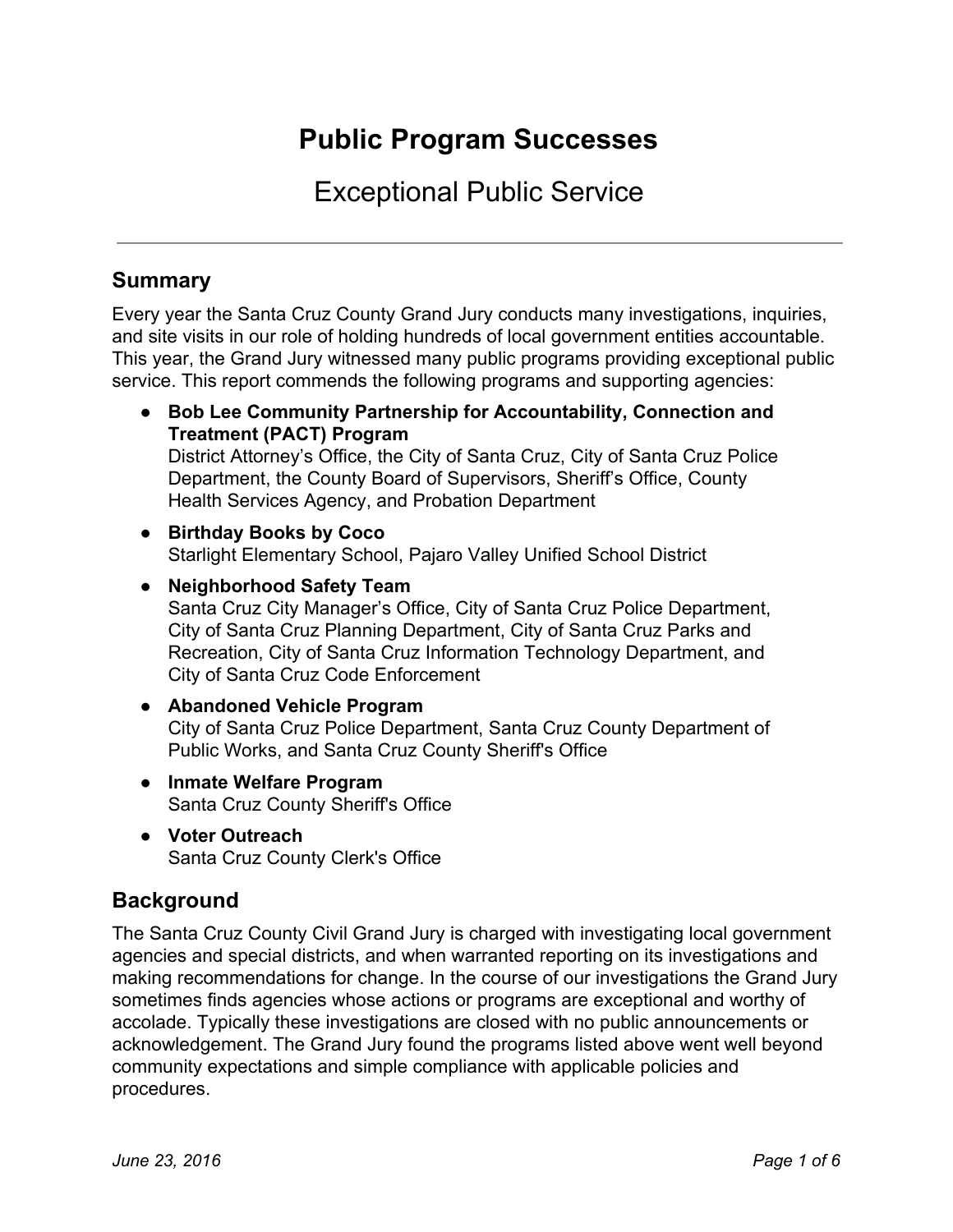# **Scope**

The focus of the report is to recognize exceptional public agencies and programs in the county. The Grand Jury's goal in highlighting exemplary services is to educate the public and showcase the outstanding work being done by specific departments in the county.

## **Investigation**

The Grand Jury collected the following information about these programs and agencies during our investigations. The reviews and information gathered represent a variety of successful programs in making our community a better place to live.

#### *Bob Lee Community Partnership for Accountability, Connection, and Treatment (PACT) Program*

PACT was established by the District Attorney's Office, the City of Santa Cruz, the City of Santa Cruz Police Department, the County Board of Supervisors, the Sheriff's Office, the County Health Services Agency, and the Santa Cruz County Probation Department to offer services such as treatment for substance abuse and mental health to people who routinely are arrested downtown for intoxication, illegal camping, or other problems.<sup>[\[1\]](http://sccounty01.co.santa-cruz.ca.us/BDS/Govstream2/Bdsvdata/non_legacy_2.0/agendas/2015/20150210-649/PDF/020-1.pdf)</sup> PACT was formerly known as the Downtown Accountability Program (DAP). Police and city staff collaborate with service providers, prosecutors, and the courts to keep chronic offenders and the most vulnerable homeless people out of the debilitating cycle of citations, arrests, and recidivism. Launched in the spring of 2014, PACT is a partnership of city, county, and nonprofit agencies that work to improve the quality of life for chronic offenders through court accountability and treatment.

The program focused on 70 repeat offenders during its first year and results show a 70% decrease in arrests and citation recidivism rates. During that period, ambulance runs for those 70 focused offenders decreased 80%.<sup>[\[2\]](http://www.cityofsantacruz.com/Home/Components/News/News/1885/)</sup>

With such an impressive success rate, PACT should consider expanding to other areas impacted by nuisance crimes such as Beach Street, San Lorenzo Park, the Emeline neighborhood, Grant Street Park, and the Harvey West area in the City of Santa Cruz and unincorporated areas in the county enforced by the Sheriff's Office.

### *Birthday Books by Coco, Starlight Elementary School, Watsonville*

This literacy project strives to inspire not only a love of reading, but a love of books themselves. Following the tragic death of Colleen "Coco" Pavau Lazenby in a traffic accident in August 2015, her parents wanted to do something with all of the books she left behind. Working with the staff at Starlight Elementary and Pajaro Valley Unified School District the team came up with a program to give a new or lightly used book to every child on his or her birthday.<sup>[\[3\]](http://www.register-pajaronian.com/v2_news_articles.php?heading=0&story_id=19639&page=72)</sup> For many of these children it is the first book they have owned. These gifted books become personal treasures and through their tales and adventures, books are no longer singularly associated with school work. The program endeavors to encourage a powerful shift in how the children regard books and hopefully inspires a lifetime love of reading and books.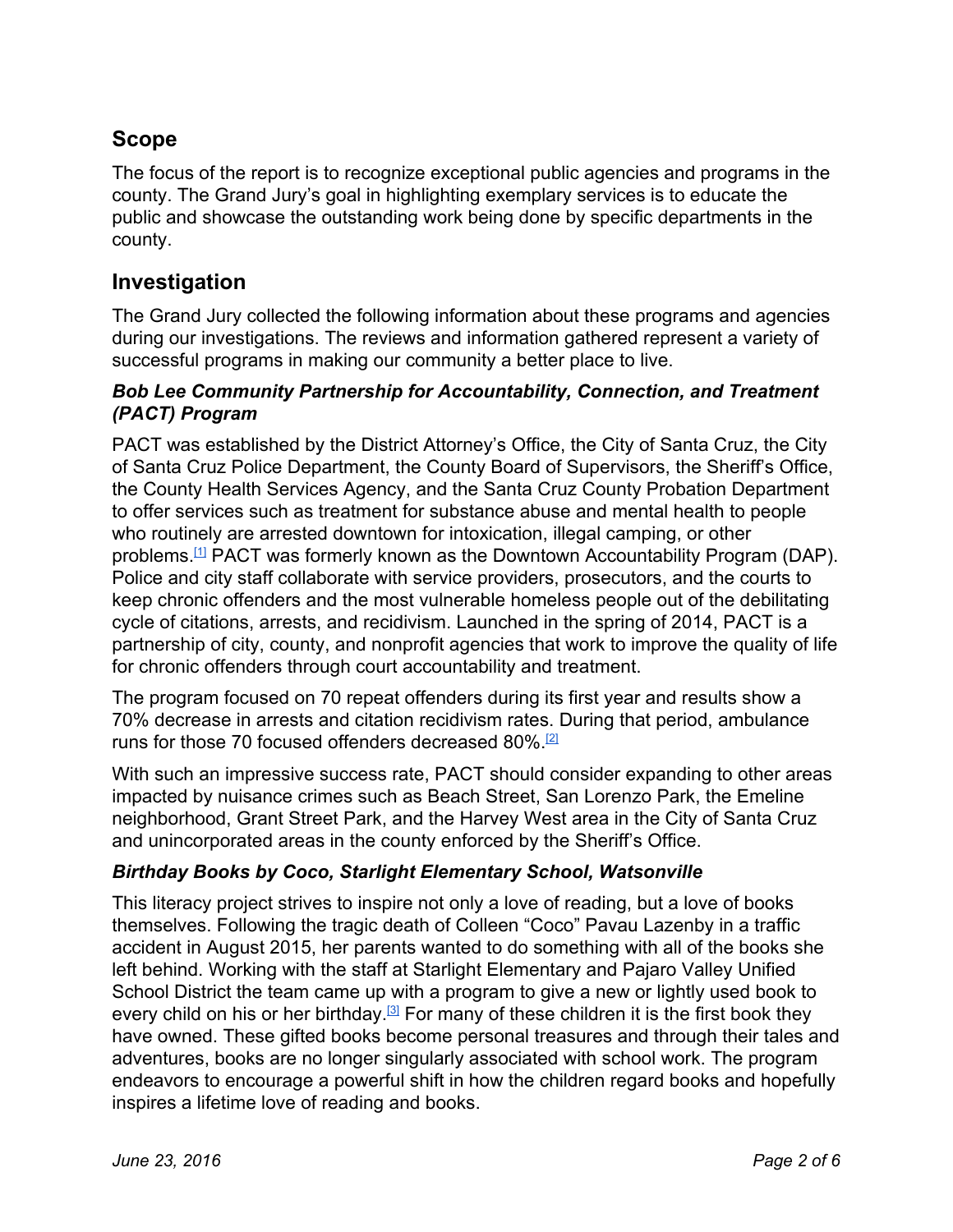There are 680 students at Starlight Elementary School and the project goal is to give every student a book. If the program is successful there is hope to extend it to other schools within Pajaro Valley Unified School District where Coco had ties as well.<sup>[\[4\]](http://www.santacruzsentinel.com/article/NE/20150911/NEWS/150919914)</sup>

#### *Neighborhood Safety Team*

The City of Santa Cruz has decided to address the ever-present and ongoing problem of public nuisance concerns in a new and hopefully more effective manner. In the past these nuisances would solely be the responsibility of the police department, which is not structured to tackle these chronic problems. The city's new Neighborhood Safety Team is comprised of staff from multiple departments and programs. This arrangement fosters teamwork with increased communication and cooperation, provides additional manpower and other resources, and brings a variety of expertise together. The team is also tasked with providing updates to the community on a regular basis.

One of the first locations the new Neighborhood Safety Team focused on was San Lorenzo Park, a place traditionally rife with public nuisance complaints, in particular regarding drug dealing, drug use, and prostitution. The Santa Cruz Neighborhood Safety Team made both environmental and technological changes to the park to alleviate these problems.<sup>[\[5\]](http://www.santacruzsentinel.com/article/NE/20160321/NEWS/160329938)</sup>

In order to complete its goals the Neighborhood Safety Team began by producing a prioritized list of all major public nuisance sites. It then planned a course of action for the various problems associated with each site. As each project plan is implemented it will be tracked to measure the team's successes or failures, providing valuable information for future projects <u><sup>61</sup></u>

#### *Abandoned Vehicle Program*

The presence of abandoned and dismantled vehicles across our county's private and public properties creates a condition of increased blight and deterioration which constitutes a public nuisance. The presence of these vehicles reduces property values, introduces fire hazards, creates habitat for rodents and pests, and draws children to play in these dangerous conditions. For these reasons, and to keep Santa Cruz County beautiful, both the City of Santa Cruz and County of Santa Cruz have established effective vehicle abatement programs.<sup>[\[7\]](http://www.codepublishing.com/CA/SantaCruzCounty/html/SantaCruzCounty09/SantaCruzCounty0956.html)</sup>

For the purpose of these programs an abandoned vehicle is considered one that has not been moved in over 72 hours. Anyone interested in reporting an abandoned or dismantled vehicle can visit either the City of Santa Cruz Police Department website<sup>®</sup> or the Santa Cruz County Sheriff's office website,<sup>[\[9\]](http://www.scsheriff.com/Home/AbandonedVehicles.aspx)</sup> depending on where the vehicle is located, and fill out the "Abandoned Vehicle Removal Request" forms. Another course of action for removal is to call either one of their abandoned vehicle hotlines at (831) 454-7602, or (831) 420-5863, as long as the vehicle location, make, model, color, and license plate number are known. A law enforcement or public works official will visit the vehicle to confirm it is abandoned and subsequently post a notice on it providing 72 hours to move it. If the vehicle is not moved on time it will be towed by the authorities and the cost levied on its owner.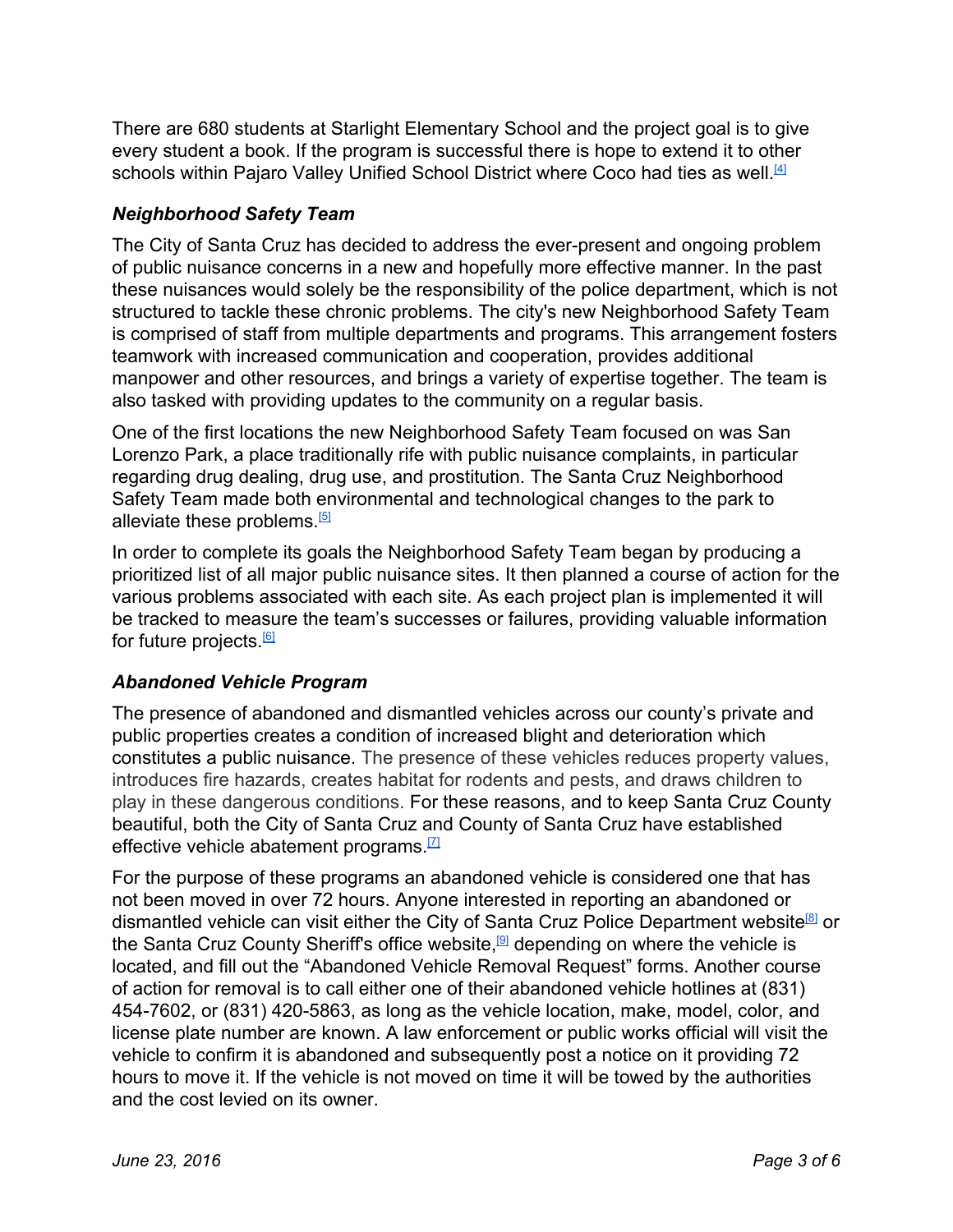During 2011-2015, the following abatement notices were issued and vehicles towed:

|                      | <b>Abatement Notices Issued</b> | <b>Vehicles Towed</b> |
|----------------------|---------------------------------|-----------------------|
| County of Santa Cruz | 608                             | 322                   |
| City of Santa Cruz   | 10,556                          | 529                   |

#### *Inmate Welfare Program*

California Penal Code Section 4025 provides for the administration of an Inmate Welfare Fund. The Inmate Welfare Program is run by the Sheriff's Office. The primary revenue sources for this program come from inmate telephone fees and commissary purchases.

The goal of the Inmate Welfare Program is to offer options for inmates that want to change their thinking and behavior, and to ensure that inmates have an opportunity to restructure and redirect their lives. The program provides high-quality educational and vocational classes for the inmates where they can earn transferable high school and college credits. The program also offers substance abuse and domestic violence prevention counseling, religious services, and Alcoholics Anonymous and Narcotics Anonymous meetings.<sup>[\[10\]](http://sccounty01.co.santa-cruz.ca.us/BDS/Govstream2/Bdsvdata/non_legacy_2.0/agendas/2015/20150519-658/PDF/025.pdf)</sup>

#### *Voter Outreach*

The Santa Cruz Registrar of Voters and Election staff do an exemplary job of seeing that all eligible voters that have trouble voting are able to vote. Ensuring eligible voters are registered to vote and providing access to polls is as important to these professionals as preventing non-eligible persons from casting ballots. For voters unable to reach a polling station, they deliver ballots or provide rides. This is all done with limited financial resources, cramped spaces, and outdated election equipment.

## **Commendations**

- **C1.** The Grand Jury commends the District Attorney's Office, the City of Santa Cruz, the County Board of Supervisors, and the Sheriff's Office for the successful implementation of the Bob Lee Community Partnership for Accountability, Connection, and Treatment (PACT) Program that improves the quality of life for chronic offenders of nuisance crimes through court accountability and treatment.
- **C2.** The Grand Jury commends Starlight Elementary School for the implementation of the Birthday Books by Coco program, which provides a book to every child at the school on his or her birthday. This program seeks to instill a love of books, encourage reading at home, spread the joy of reading, and raise literacy rates.
- **C3.** The Grand Jury commends the Santa Cruz City Manager's Office, the City of Santa Cruz Police Department, the City of Santa Cruz Planning Department, the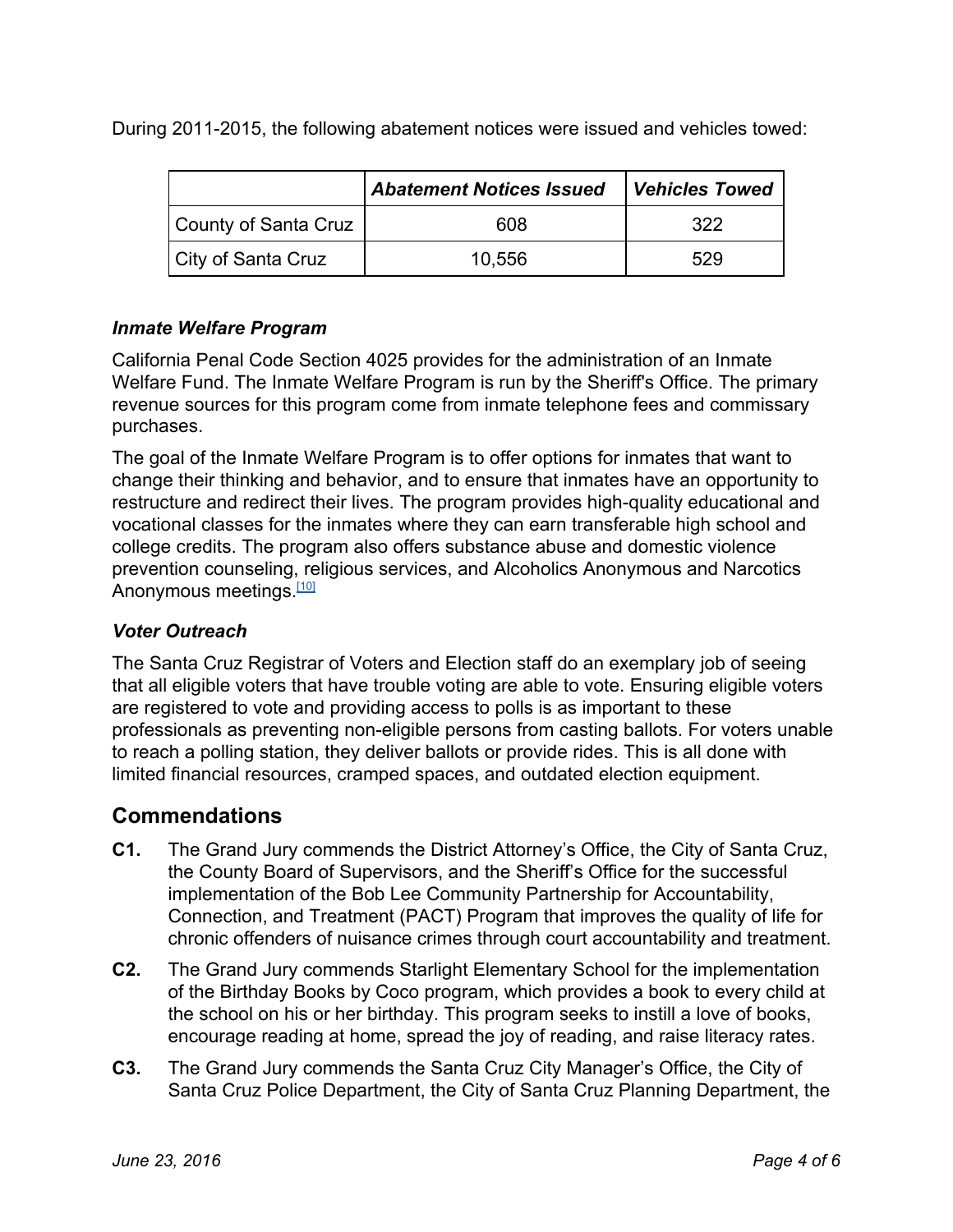City of Santa Cruz Parks and Recreation Department, the City of Santa Cruz Information Technology Department and the City of Santa Cruz Code Enforcement for implementing the Neighborhood Safety Team. This is an interdepartmental collaboration that addresses public nuisances, in particular drug dealing, drug use, and prostitution.

- **C4.** The Grand Jury commends the City of Santa Cruz Police Department, Santa Cruz County Department of Public Works, and County of Santa Cruz Sheriff's Office for their Vehicle Abatement Programs. These programs enable the removal of the unsightly and hazardous public nuisance of abandoned vehicles. We are rewarded with an ever more beautiful Santa Cruz.
- **C5.** The Grand Jury commends the Santa Cruz County Sheriff's Office for the Inmate Welfare Program, which provides much needed vocational, educational, and counseling services to the county inmates.
- **C6.** The Grand Jury commends the Santa Cruz Registrar of Voters and Election staff for a job well done in voter registration and providing access to polling places.

## **Sources**

### *References*

- 1. Santa Cruz County Board of Supervisors. February 10, 2015. "Downtown Accountability Program (DAP) Update." Accessed on May 11, 2016. http://sccounty01.co.santa-cruz.ca.us/BDS/Govstream2/Bdsvdata/non\_legacy\_2. 0/agendas/2015/20150210-649/PDF/020-1.pdf
- 2. City of Santa Cruz. May 18, 2015. "PACT Program Named in Honor of Former District Attorney Bob Lee." Accessed on May 11, 2016. <http://www.cityofsantacruz.com/Home/Components/News/News/1885/>
- 3. Register-Pajaronian. October 16, 2015. "A Fitting Memorial." Accessed on May 11, 2015. http://www.register-pajaronian.com/v2\_news\_articles.php?heading=0&story\_id=1 [9639&page=72](http://www.register-pajaronian.com/v2_news_articles.php?heading=0&story_id=19639&page=72)
- 4. Santa Cruz Sentinel. September 11, 2015. "Watsonville children's literacy project honors Santa Cruz crash victim." Accessed on May 11, 2015. <http://www.santacruzsentinel.com/article/NE/20150911/NEWS/150919914>
- 5. Santa Cruz Sentinel. March 21, 2016. "Santa Cruz new safety team refocuses City resources on high-priority concerns." Accessed on May 11, 2015. <http://www.santacruzsentinel.com/article/NE/20160321/NEWS/160329938>
- 6. Santa Cruz City Police blog. June 30, 2014. "SCPD Introduces the Neighborhood Enforcement Team (NET)." Accessed on May 11, 2016. http://santacruzpolice.blogspot.com/2014/06/scpd-introduces-neighborhood.html